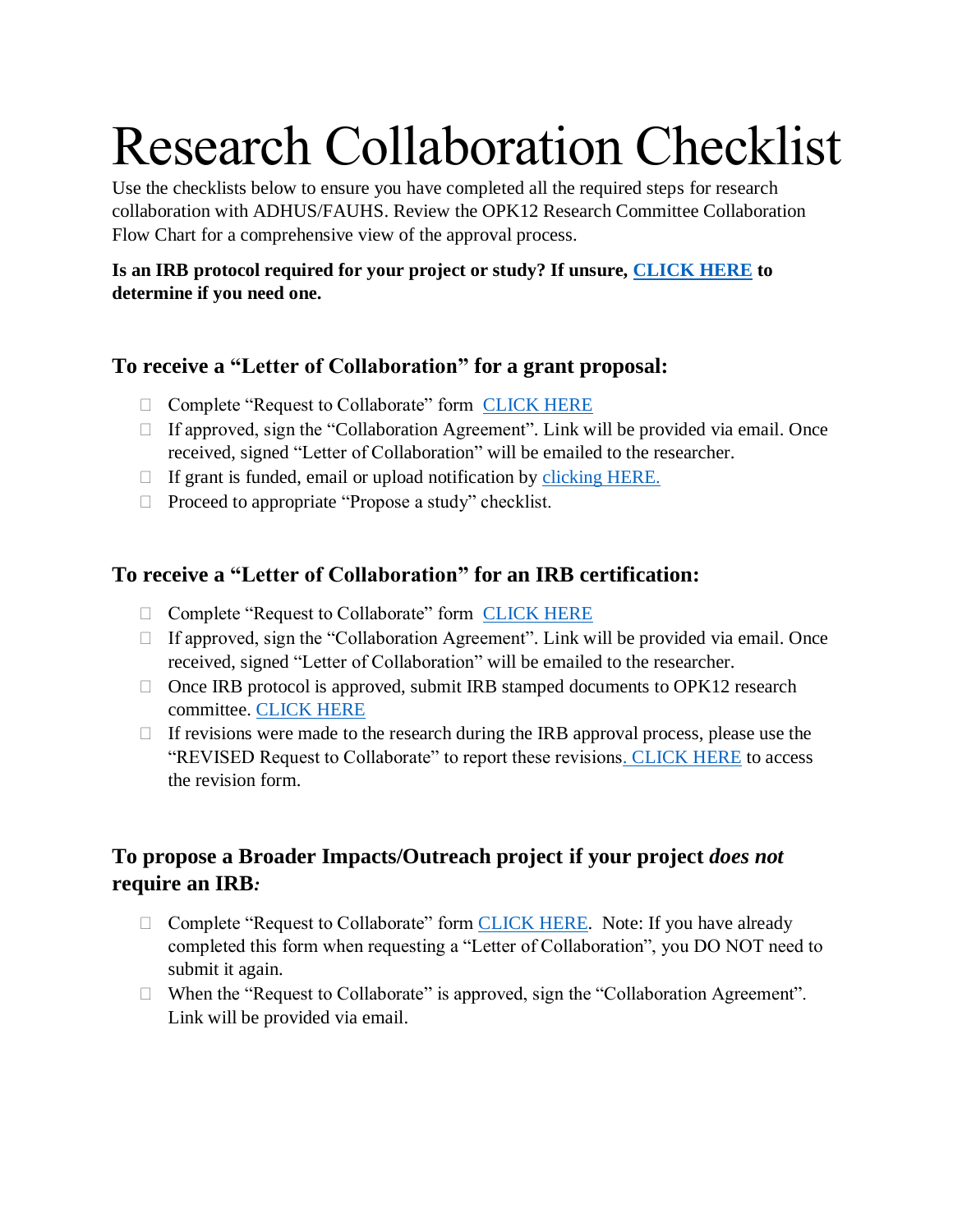### **To propose a Broader Impacts/Outreach project if your project requires an IRB protocol and you** *do not* **already have an IRB approval:**

- □ Complete "Request to Collaborate" form [CLICK HERE.](https://docs.google.com/a/adhus.fau.edu/forms/d/e/1FAIpQLSeOIFyOhJ7AvHY5AI33QIr3kcb0AqdQWsBnYWv5MVtpRqsTqQ/viewform) Note: If you have already completed this form when requesting a "Letter of Collaboration", you DO NOT need to submit it again.
- $\Box$  Begin IRB submission process. [CLICK HERE](https://www.irbnet.org/release/index.html) to access the FAU IRBNET.
- □ Submit the "Letter of Collaboration" template to [opk12research@fau.edu](mailto:opk12research@fau.edu).
- □ When the "Request to Collaborate" is approved, sign the "Collaboration Agreement". Link will be provided via email. Once received, signed "Letter of Collaboration" will be emailed to the researcher.
- $\Box$  Once IRB protocol is approved, submit IRB stamped documents to OPK12 research committee. [CLICK HERE](https://docs.google.com/a/adhus.fau.edu/forms/d/e/1FAIpQLSfGfkoufWA8jdvbAVaNIFVXiaTeli0lYYrUz5y98w5Aw4YSBQ/viewform)
- $\Box$  If revisions were made to the research during the IRB approval process, please use the "REVISED Request to Collaborate" to report these revisions. [CLICK HERE](https://docs.google.com/a/adhus.fau.edu/forms/d/e/1FAIpQLSfGfkoufWA8jdvbAVaNIFVXiaTeli0lYYrUz5y98w5Aw4YSBQ/viewform) to access the revision form.

# **To propose a Broader Impacts/Outreach project if your project requires an IRB protocol, and you already have IRB approval:**

- □ Complete "Request to Collaborate" form [CLICK HERE.](https://docs.google.com/a/adhus.fau.edu/forms/d/e/1FAIpQLSeOIFyOhJ7AvHY5AI33QIr3kcb0AqdQWsBnYWv5MVtpRqsTqQ/viewform) Note: If you have already completed this form when requesting a "Letter of Collaboration", you DO NOT need to submit it again.
- □ Submit IRB stamped documents to OPK12 research committee. [CLICK HERE](https://docs.google.com/a/adhus.fau.edu/forms/d/e/1FAIpQLSfGfkoufWA8jdvbAVaNIFVXiaTeli0lYYrUz5y98w5Aw4YSBQ/viewform)
- $\Box$  When the "Request to Collaborate" is approved, sign the "Collaboration Agreement". Link will be provided via email.

#### **To propose a study conducting research on school premises if your study** *does not* **require an IRB:**

- □ Complete "Request to Collaborate" form [CLICK HERE.](https://docs.google.com/a/adhus.fau.edu/forms/d/e/1FAIpQLSeOIFyOhJ7AvHY5AI33QIr3kcb0AqdQWsBnYWv5MVtpRqsTqQ/viewform) Note: If you have already completed this form when requesting a "Letter of Collaboration", you DO NOT need to submit it again.
- $\Box$  When the "Request to Collaborate" is approved, sign the "Collaboration Agreement". Link will be provided via email.

# **To propose a study conducting research on school premises if your study requires an IRB, and you** *do not* **yet have an approved IRB protocol:**

□ Complete "Request to Collaborate" form [CLICK HERE.](https://docs.google.com/a/adhus.fau.edu/forms/d/e/1FAIpQLSeOIFyOhJ7AvHY5AI33QIr3kcb0AqdQWsBnYWv5MVtpRqsTqQ/viewform) Note: If you have already completed this form when requesting a "Letter of Collaboration", you DO NOT need to submit it again.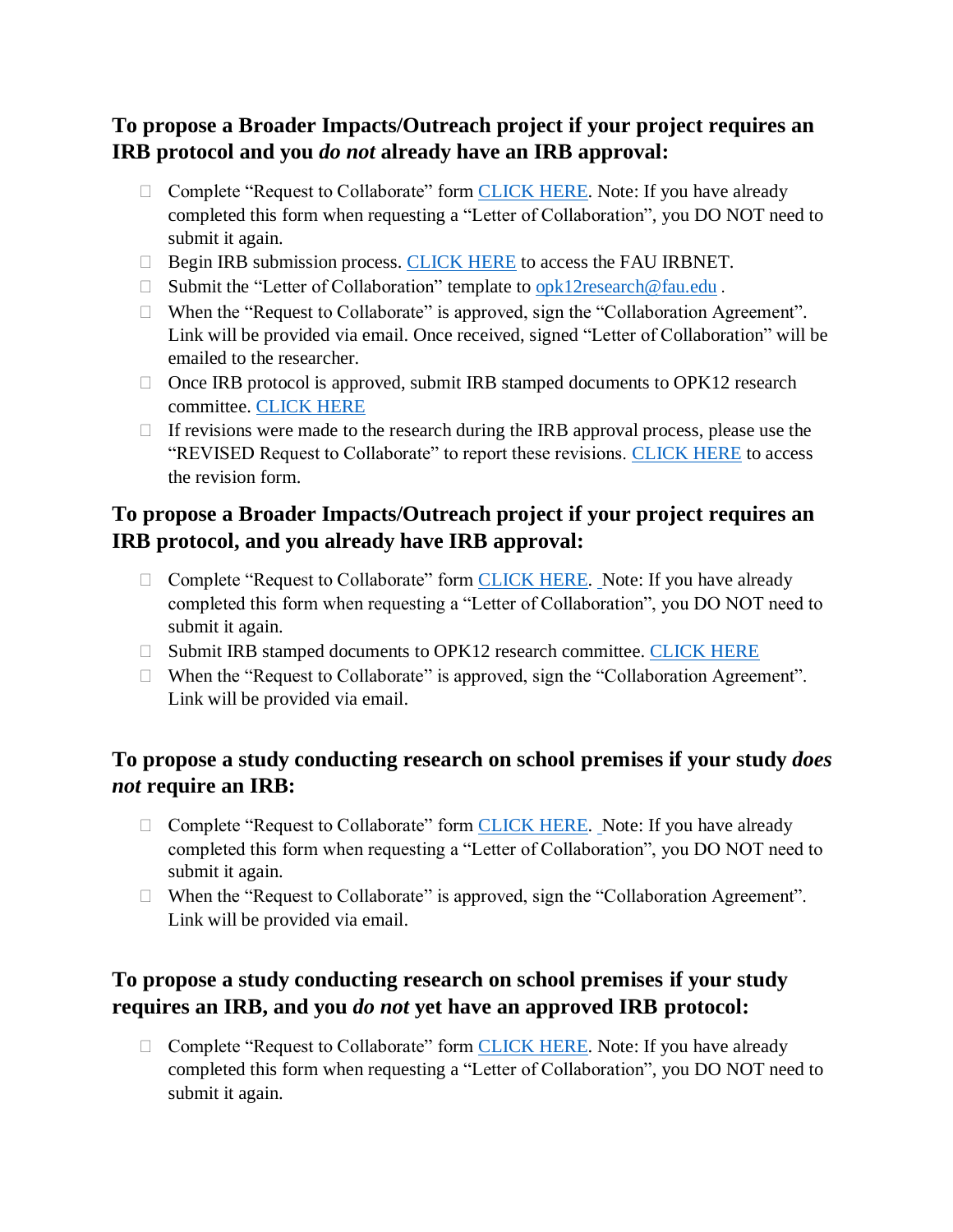- □ Begin IRB submission process. [CLICK HERE](https://www.irbnet.org/release/index.html) to access the FAU IRBNET.
- $\Box$  If the "Request to Collaborate" is approved, sign the "Collaboration Agreement". Link will be provided via email. Once received, signed "Letter of Collaboration" will be emailed to the researcher.
- $\Box$  Once IRB protocol is approved, submit IRB stamped documents to OPK12 research committee. [CLICK HERE](https://docs.google.com/a/adhus.fau.edu/forms/d/e/1FAIpQLSfGfkoufWA8jdvbAVaNIFVXiaTeli0lYYrUz5y98w5Aw4YSBQ/viewform)
- $\Box$  If revisions were made to the research during the IRB approval process, please use the "REVISED Request to Collaborate" to report these revisions. [CLICK HERE](https://docs.google.com/a/adhus.fau.edu/forms/d/e/1FAIpQLSfGfkoufWA8jdvbAVaNIFVXiaTeli0lYYrUz5y98w5Aw4YSBQ/viewform) to access the revision form.

## **To propose a study conducting research on school premises if your study requires an IRB protocol, and you already have IRB approval:**

- $\Box$  Complete "Request to Collaborate" form [CLICK HERE.](https://docs.google.com/a/adhus.fau.edu/forms/d/e/1FAIpQLSeOIFyOhJ7AvHY5AI33QIr3kcb0AqdQWsBnYWv5MVtpRqsTqQ/viewform) Note: If you have already completed this form when requesting a "Letter of Collaboration", you DO NOT need to submit it again.
- □ Submit IRB stamped documents to OPK12 research committee. [CLICK HERE](https://docs.google.com/a/adhus.fau.edu/forms/d/e/1FAIpQLSfGfkoufWA8jdvbAVaNIFVXiaTeli0lYYrUz5y98w5Aw4YSBQ/viewform)
- $\Box$  When the "Request to Collaborate" is approved, sign the "Collaboration Agreement". Link will be provided via email.

#### **To recruit participants for your study (research is conducted off-site) if your study** *does not* **require an IRB:**

- $\Box$  Complete "Request to Collaborate" form [CLICK HERE.](https://docs.google.com/a/adhus.fau.edu/forms/d/e/1FAIpQLSeOIFyOhJ7AvHY5AI33QIr3kcb0AqdQWsBnYWv5MVtpRqsTqQ/viewform) Note: If you have already completed this form when requesting a "Letter of Collaboration", you DO NOT need to submit it again.
- $\Box$  When the "Request to Collaborate" is approved, sign the "Collaboration Agreement". Link will be provided via email.

# **To recruit participants for your study (research is conducted off-site) if your study requires an IRB, and you** *do not* **yet have an approved IRB protocol***:*

- □ Complete "Request to Collaborate" form [CLICK HERE.](https://docs.google.com/a/adhus.fau.edu/forms/d/e/1FAIpQLSeOIFyOhJ7AvHY5AI33QIr3kcb0AqdQWsBnYWv5MVtpRqsTqQ/viewform) Note: If you have already completed this form when requesting a "Letter of Collaboration", you DO NOT need to submit it again.
- $\Box$  Begin IRB submission process. [CLICK HERE](https://www.irbnet.org/release/index.html) to access the FAU IRBNET.
- □ Submit the "Letter of Collaboration" template to [opk12research@fau.edu](mailto:opk12research@fau.edu).